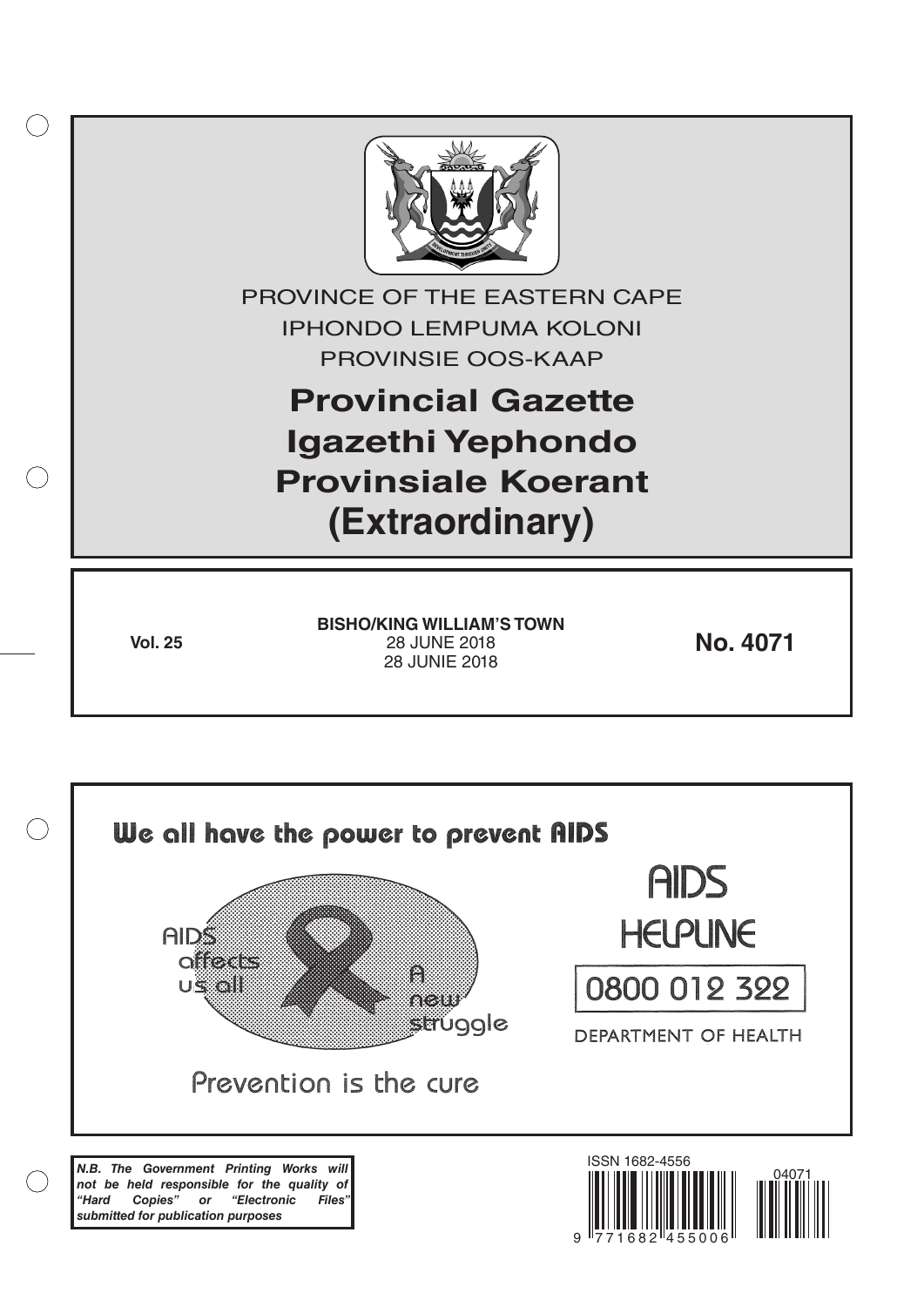## **IMPORTANT NOTICE:**

**The GovernmenT PrinTinG Works Will noT be held resPonsible for any errors ThaT miGhT occur due To The submission of incomPleTe / incorrecT / illeGible coPy.**

**no fuTure queries Will be handled in connecTion WiTh The above.**

#### **CONTENTS**

|     |                                                                                                      | Gazette<br>No. | Page<br>No. |
|-----|------------------------------------------------------------------------------------------------------|----------------|-------------|
|     | <b>PROVINCIAL NOTICES • PROVINSIALE KENNISGEWINGS</b>                                                |                |             |
| 110 | Department of Cooperative Governance and Traditional Affairs: Request for Change of Names of Two (2) | 4071           |             |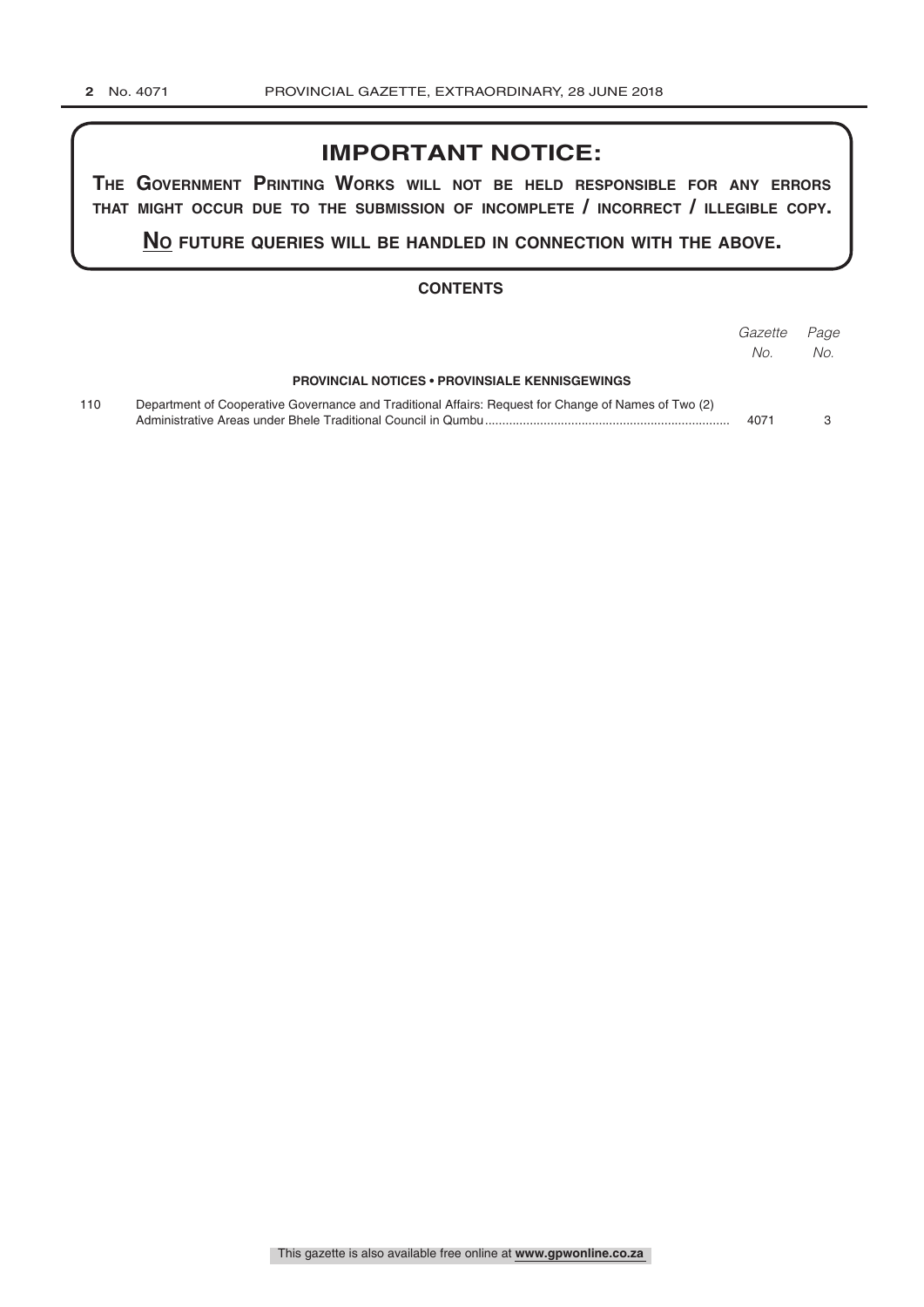# PROVINCIAL NOTICE Provincial Notices • Provinsiale Kennisgewings

### **PROVINCIAL NOTICE 110 OF 2018**

### PROVINCE OF THE EASTERN CAPE

### DEPARTMENT OF COOPERATIVE GOVERNANCE AND TRADITIONAL AFFAIRS

### REQUEST FOR CHANGE OF NAMES OF TWO (2) ADMINISTRATIVE AREAS UNDER BHELE TRADITIONAL COUNCIL IN QUMBU

I, Fikile Xasa, Member of the Executive Council responsible for Cooperative Governance and Traditional Affairs hereby make known in the Government Gazette the change of names of two administrative areas under Bhele traditional council in the district of Qumbu as requested by the community members of the concerned administrative areas.

The Mahlungulu administrative area shall be changed to Gura administrative area whereas Nyandeni be changed to Mahlungulu administrative area.

T.D. XASA MEMBER OF THE EXECUTIVE COUNCIL DEPARTMENT OF COOPERATIVE GOVERNANCE AND TRADITIONAL AFFAIRS

 $\frac{18}{96}$